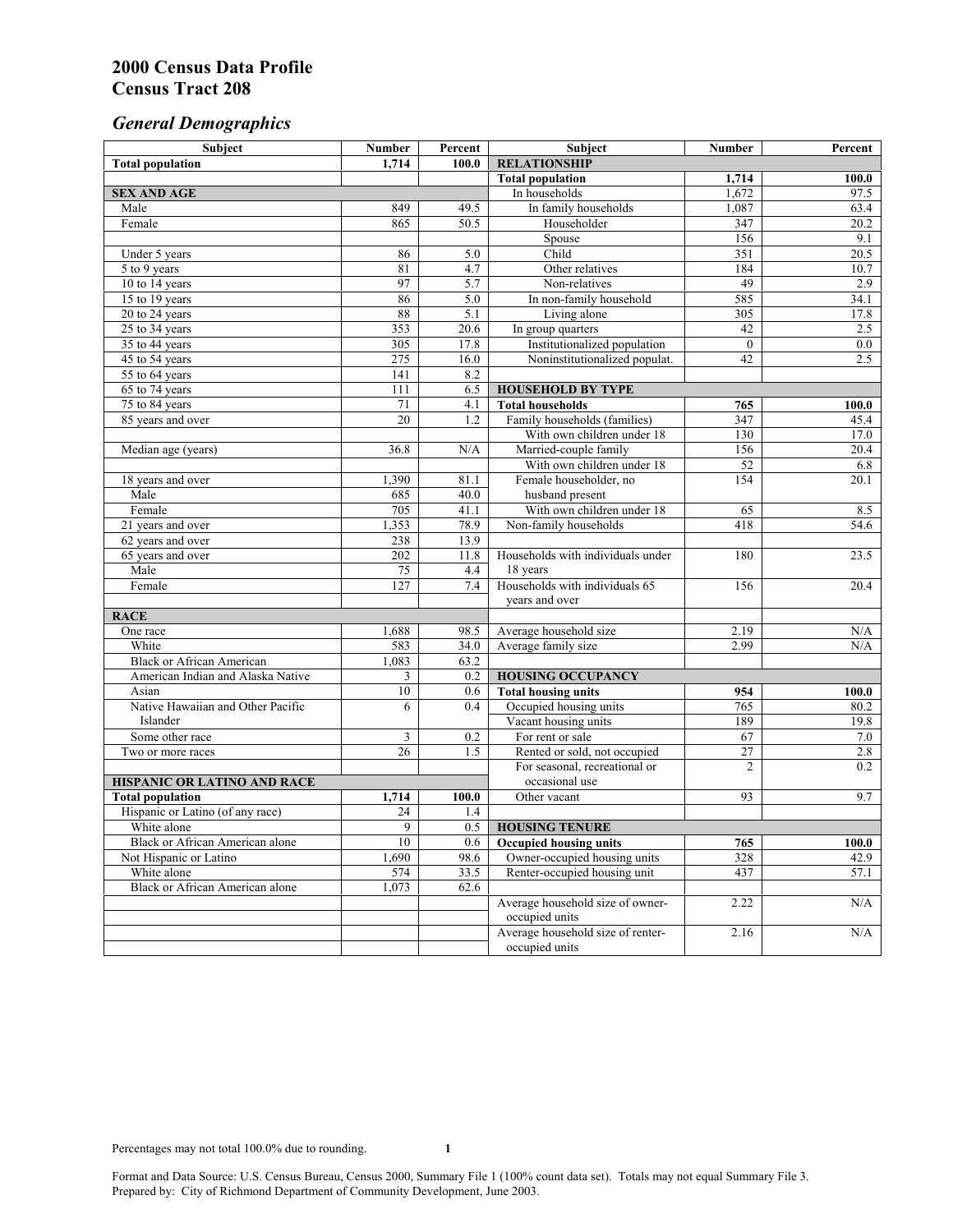# *Social Characteristics*

| <b>Subject</b>                              | <b>Number</b>                  | Percent             | <b>Subject</b>                         | <b>Number</b>            | Percent |
|---------------------------------------------|--------------------------------|---------------------|----------------------------------------|--------------------------|---------|
| <b>SCHOOL ENROLLMENT</b>                    | <b>RESIDENCE IN 1995</b>       |                     |                                        |                          |         |
| Population 3 years and over enrolled in     | 463                            | 100.0               | Population 5 years and over            | 1,731                    | 100.0   |
| school                                      |                                |                     | Same house in 1995                     | 780                      | 45.1    |
| Nursery school, preschool                   | 14                             | 3.0                 | Different house in the U.S. in         | 947                      | 54.7    |
| Kindergarten                                | 37                             | 8.0                 | 1995                                   |                          |         |
| Elementary school (grades 1-8)              | 184                            | 39.7                | Same county                            | 510                      | 29.5    |
| High school (grades 9-12)                   | 128                            | 27.6                | Different county                       | 437                      | 25.2    |
| College or graduate school                  | 100                            | 21.6                | Same state                             | 160                      | 9.2     |
|                                             |                                |                     | Different state                        | 277                      | 16.0    |
| EDUCATIONAL ATTAINMENT                      |                                |                     | Elsewhere in 1995                      | $\overline{\mathcal{L}}$ | 0.2     |
| Population 25 years and over                | 1,217                          | 100.0               |                                        |                          |         |
| Less than 9 <sup>th</sup> grade             | 81                             | 6.7                 | <b>NATIVITY AND PLACE OF BIRTH</b>     |                          |         |
| $9th$ to $12th$ grade, no diploma           | 289                            | 23.7                | <b>Total population</b>                | 1,853                    | 100.0   |
| High school graduate (includes equivalency) | 304                            | 25.0                | Native                                 | 1,815                    | 97.9    |
| Some college, no degree                     | 184                            | 15.1                | Born in United States                  | 1,803                    | 97.3    |
| Associate degree                            | 35                             | 2.9                 | State of residence                     | 1,194                    | 64.4    |
| Bachelor's degree                           | 172                            | 14.1                | Different state                        | 609                      | 32.9    |
| Graduate or professional degree             | 152                            | 12.5                | <b>Born outside United States</b>      | 12                       | 0.6     |
| Percent high school graduate or higher      | 69.6%                          | N/A                 | Foreign born                           | 38                       | 2.1     |
| Percent bachelor's degree or higher         | 26.6%                          | N/A                 | Entered 1990 to March 2000             | 13                       | 0.7     |
|                                             |                                |                     | Naturalized citizen                    | $\overline{4}$           | 0.2     |
| <b>MARITAL STATUS</b>                       |                                |                     | Not a citizen                          | 34                       | 1.8     |
| Population 15 years and over                | 1,493                          | 100.0               |                                        |                          |         |
| Never married                               | 606                            | 40.6                | <b>REGION OF BIRTH OF FOREIGN BORN</b> |                          |         |
| Now married, not including separated        | 407                            | 27.3                | Total (excluding born at sea)          | 38                       | 100.0   |
| Separated                                   | 91                             | 6.1                 | Europe                                 | 22                       | 57.9    |
| Widowed                                     | 140                            | 9.4                 | Asia                                   | $\theta$                 | $0.0\,$ |
| Female                                      | 96                             | 6.4                 | Africa                                 | $\theta$                 | 0.0     |
| Divorced                                    | 249                            | 16.7                | Oceania                                | $\mathbf{0}$             | 0.0     |
| Female                                      | 144                            | 9.6                 | Latin America                          | 10                       | 26.3    |
|                                             |                                |                     | Northern America                       | 6                        | 15.8    |
| <b>GRANDPARENTS AS CAREGIVERS</b>           |                                |                     |                                        |                          |         |
| Grandparent living in household with        | <b>LANGUAGE SPOKEN AT HOME</b> |                     |                                        |                          |         |
| one or more own grandchildren under 18      |                                |                     | Population 5 years and over            | 1,731                    | 100.0   |
| years                                       |                                |                     | English only                           | 1.670                    | 96.5    |
| Grandparent responsible for grandchildren   | 55                             | 48.7                | Language other than English            | 61                       | 3.5     |
|                                             |                                |                     | Speak English less than                | 10                       | 0.6     |
| <b>VETERAN STATUS</b>                       |                                |                     | "very well"                            |                          |         |
| Civilian population 18 years and over       | 1,393                          | 100.0               | Spanish                                | 38                       | 2.2     |
| Civilian veterans                           | 130                            | 9.3                 | Speak English less than                | 5                        | 0.3     |
|                                             |                                |                     | "very well"                            |                          |         |
| <b>DISABILITY STATUS OF THE CIVILIAN</b>    |                                | Other Indo-European | 17                                     | 1.0                      |         |
| NONINSTITUTIONALIZED POPULATION             |                                | languages           |                                        |                          |         |
| Population 5 to 20 years                    | 406                            | 100.0               | Speak English less than                | 5                        | 0.3     |
| With a disability                           | 35                             | 8.6                 | "very well"                            |                          |         |
| Population 21 to 64 years                   | 1.100                          | 100.0               | Asian and Pacific Island               | $\theta$                 | 0.0     |
| With a disability                           | 283                            | 25.7                | languages                              |                          |         |
| Percent employed                            | 55.1%                          | N/A                 | Speak English less than                | $\mathbf{0}$             | 0.0     |
| No disability                               | 817                            | 74.3                | "very well"                            |                          |         |
| Percent employed                            | 73.8%                          | N/A                 | Other Languages                        | 6                        | 0.3     |
| Population 65 years and over                | 225                            | 100.0               | Speak English less than                | $\mathbf{0}$             | 0.0     |
| With a disability                           | 144                            | 64.0                | "very well"                            |                          |         |

Format and Data Source: U.S. Bureau of the Census, Census 2000, Summary File 3 (sample data set). Totals may not equal Summary File 1 due to sampling.

Prepared by: City of Richmond Department of Community Development, June 2003.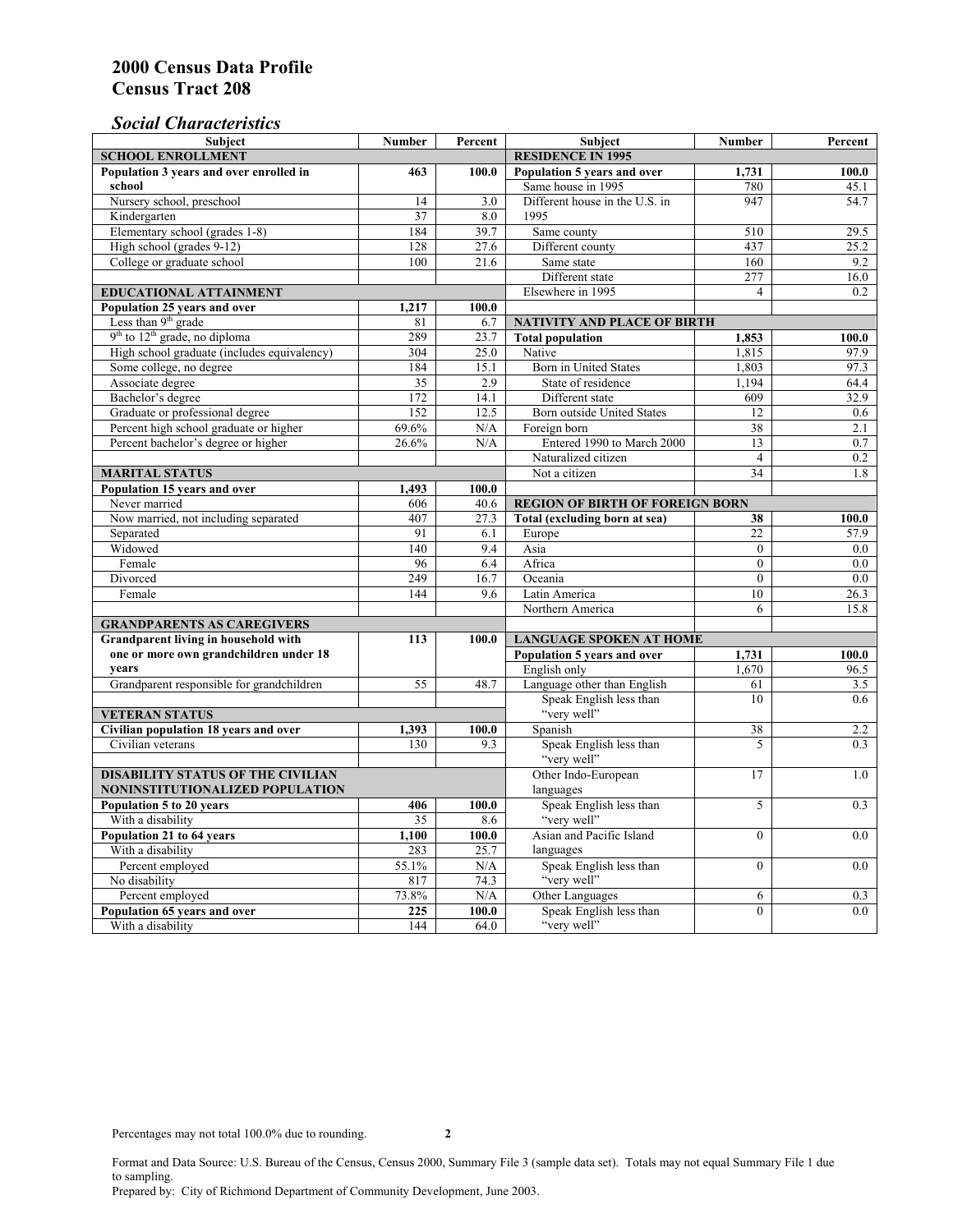# *Economic Characteristics*

| Subject                                                                                | <b>Number</b>    | Percent        | Subject                                                                    | <b>Number</b>    | Percent          |
|----------------------------------------------------------------------------------------|------------------|----------------|----------------------------------------------------------------------------|------------------|------------------|
| <b>EMPLOYMENT STATUS</b>                                                               |                  |                | <b>INCOME IN 1999</b>                                                      |                  |                  |
| Population 16 years and over                                                           | 1,459            | 100.0          | <b>Households</b>                                                          | 726              | 100.0            |
| In labor force                                                                         | 978              | 67.0           | Less than \$10,000                                                         | 115              | 15.8             |
| Civilian labor force                                                                   | 978              | 67.0           | \$10,000 to \$14,999                                                       | 80               | 11.0             |
| Employed                                                                               | 878              | 60.2           | \$15,000 to \$24,999                                                       | 124              | 17.1             |
| Unemployed                                                                             | 100              | 6.9            | \$25,000 to \$34,999                                                       | 112              | 15.4             |
| Percent of civilian labor force                                                        | 10.2%            | N/A            | \$35,000 to \$49,999                                                       | 99               | 13.6             |
| <b>Armed Forces</b>                                                                    | $\mathbf{0}$     | 0.0            | \$50,000 to \$74,999                                                       | 96               | 13.2             |
| Not in labor force                                                                     | 481              | 33.0           | \$75,000 to \$99,999                                                       | 52               | $7.2\,$          |
| Females 16 years and over                                                              | 823              | 100.0          | \$100,000 to \$149,999                                                     | 30               | 4.1              |
| In labor force                                                                         | 571              | 69.4           | \$150,000 to \$199,999                                                     | 9                | $1.2$            |
| Civilian labor force                                                                   | 571              | 69.4           | \$200,000 or more                                                          | 9                | 1.2              |
| Employed                                                                               | 492              | 59.8           | Median household income (dollars)                                          | 29,470           | N/A              |
| Own children under 6 years                                                             | 134              | 100.0          |                                                                            |                  |                  |
| All parents in family in labor force                                                   | 102              | 76.1           | With earnings                                                              | 611              | 84.2             |
|                                                                                        |                  |                | Mean earnings (dollars)                                                    | 40,351           | N/A              |
| <b>COMMUTING TO WORK</b>                                                               |                  |                | With Social Security income                                                | 180              | 24.8             |
| Workers 16 years and over                                                              | 869              | 100.0          | Mean Social Security income                                                | 8,489            | N/A              |
| Car, truck, or van – drove alone                                                       | 483              | 55.6           | (dollars)                                                                  |                  |                  |
| Car, truck, or $van - carpooled$                                                       | 124              | 14.3           | With Supplemental Security income                                          | 87               | 12.0             |
| Public transportation (including taxicab)                                              | 185              | 21.3           | Mean Supplemental Security                                                 | 4,143            | N/A              |
| Walked                                                                                 | 19               | 2.2            | income (dollars)                                                           |                  |                  |
| Other means                                                                            | 15               | 1.7            | With public assistance income                                              | 41               | 5.6              |
| Worked at home                                                                         | 43               | 4.9            | Mean public assistance income                                              | 3,417            | N/A              |
| Mean travel time to work (minutes)                                                     | 28.0             | N/A            | (dollars)                                                                  |                  |                  |
|                                                                                        |                  |                | With retirement income (dollars)                                           | 76               | 10.5             |
| Employed civilian population 16 years and over                                         | 878              | 100.0          | Mean retirement income (dollars)                                           | 10,237           | N/A              |
| <b>OCCUPATION</b>                                                                      |                  |                |                                                                            |                  |                  |
| Management, professional, and related occupations                                      | 259              | 29.5           | <b>Families</b>                                                            | 364              | 100.0            |
| Service occupations                                                                    | 221              | 25.2           | Less than \$10,000                                                         | 49               | 13.5             |
| Sales and office occupations                                                           | 208              | 23.7           | \$10,000 to \$14,999                                                       | 40               | 11.0             |
| Farming, fishing, and forestry occupations                                             | $\boldsymbol{0}$ | 0.0            | \$15,000 to \$24,999                                                       | 46               | 12.6             |
| Construction, extraction, and maintenance                                              | $\overline{55}$  | 6.3            | \$25,000 to \$34,999                                                       | 60               | 16.5             |
| occupations                                                                            |                  |                | \$35,000 to \$49,999                                                       | 37               | 10.2             |
| Production, transportation, and material moving                                        | 135              | 15.4           | \$50,000 to \$74,999                                                       | 68               | 18.7             |
| occupations                                                                            |                  |                | \$75,000 to \$99,999                                                       | 37               | 10.2             |
|                                                                                        |                  |                | \$100,000 to \$149,999                                                     | 9                | 2.5              |
| <b>INDUSTRY</b>                                                                        |                  |                | \$150,000 to \$199,999                                                     | 9                | 2.5              |
| Agriculture, forestry, fishing and hunting, and                                        | 6                | 0.7            | \$200,000 or more                                                          | 9                | 2.5              |
| mining                                                                                 |                  |                | Median family income (dollars)                                             | 29,917           | N/A              |
| Construction                                                                           | 52               | 5.9            |                                                                            |                  |                  |
| Manufacturing                                                                          | $\overline{75}$  | 8.5            | Per capita income (dollars)                                                | 15,980           | N/A              |
| Wholesale trade                                                                        | 12               |                |                                                                            |                  |                  |
| Retail trade                                                                           |                  | 1.4            | <b>Median earnings (dollars)</b>                                           |                  |                  |
|                                                                                        | 66<br>50         | $7.5\,$<br>5.7 | Male full-time, year-round workers<br>Female full-time, year-round workers | 25,000<br>19,744 | N/A<br>$\rm N/A$ |
| Transportation and warehousing, and utilities                                          |                  |                |                                                                            |                  |                  |
| Information<br>Finance, insurance, real estate, and rental and                         | 22<br>77         | 2.5<br>8.8     |                                                                            | Number           | Percent          |
|                                                                                        |                  |                |                                                                            | below            | below            |
| leasing                                                                                | 81               | 9.2            | Subject                                                                    | poverty<br>level | poverty<br>level |
| Professional, scientific, management,<br>administrative, and waste management services |                  |                | <b>POVERTY STATUS IN 1999</b>                                              |                  |                  |
| Educational, health and social services                                                |                  |                |                                                                            |                  |                  |
|                                                                                        | 188              | 21.4           | <b>Families</b>                                                            | 92               | 25.3             |
| Arts, entertainment, recreation, accommodation and<br>food services                    | 135              | 15.4           | With related children under 18 years                                       | 59               | 29.6             |
|                                                                                        |                  |                | With related children under 5 years                                        | 18               | 18.2             |
| Other services (except public administration)<br>Public Administration                 | 46               | 5.2            | Families with female householder, no                                       | 51               | 29.7             |
|                                                                                        | 68               | 7.7            | husband present                                                            |                  |                  |
|                                                                                        |                  |                | With related children under 18 years                                       | 36               | 31.9             |
| <b>CLASS OF WORKER</b>                                                                 |                  |                | With related children under 5 years                                        | 13               | 24.1             |
| Private wage and salary workers                                                        | 651              | 74.1           | <b>Individuals</b>                                                         | 497              | 27.2             |
| Government workers                                                                     | 194              | 22.1           | 18 years and over                                                          | 333              | 23.9             |
| Self-employed workers in own not incorporated                                          | 33               | 3.8            | 65 years and over                                                          | 48               | 21.3             |
| business                                                                               |                  |                | Related children under 18 years                                            | 153              | 35.9             |
| Unpaid family workers                                                                  | $\overline{0}$   | 0.0            | Related children 5 to 17 years                                             | 134              | 44.1             |
|                                                                                        |                  |                | Unrelated individuals 15 years and                                         | 162              | 28.6             |
|                                                                                        |                  |                | over                                                                       |                  |                  |

Percentages may not total 100.0% due to rounding. **3** 

Format and Data Source: U.S. Bureau of the Census, Census 2000, Summary File 3 (sample data set). Totals may not equal Summary File 1 due to sampling.

Prepared by: City of Richmond Department of Community Development, June 2003.